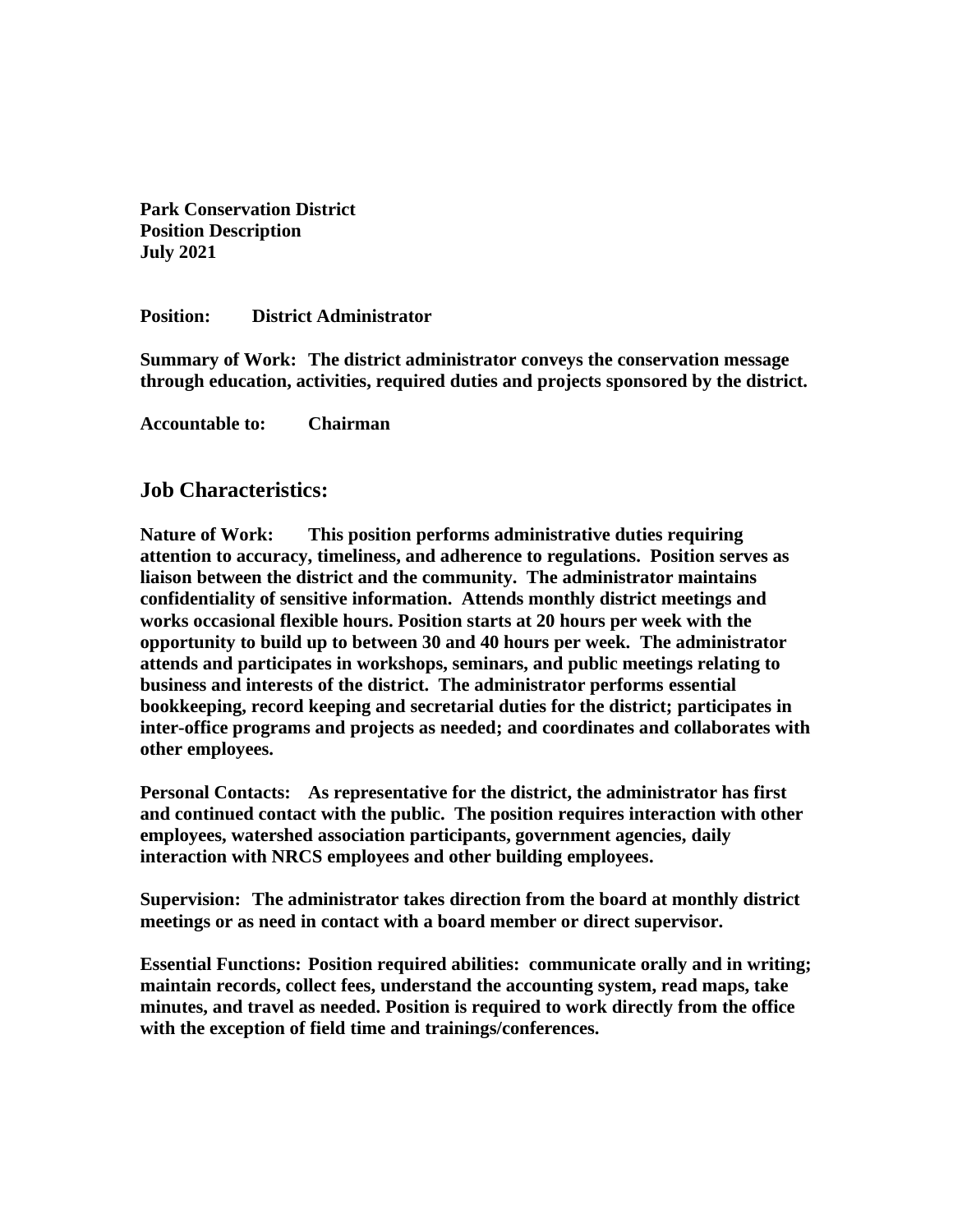## **Areas of Job Accountability and Performance:**

**Greets public, provides information and assistance, handles problems and concerns in a timely and friendly manner. Refers question to appropriate source. Maintains office in efficient order, answers phone and handles mail in cooperation with NRCS.** 

**Monthly duties: organizes an agenda, and does the minutes for meetings, organizes information, financial reports and paid invoices for meetings as required. Updates website monthly. Attends to the requirements set forth by sponsored organizations or PCD sponsored projects.** 

**Updates the Annual Work Plan in cooperation with District Board. Submits an Annual Report of District activities to the Board**

**Completes the Annual Montana Department of Administration Financial Report. Submits all federal and state quarterly payroll reports as required. Completes and submits annual W-2 and 1099 forms as required by state and federal law. Writes and submits grant applications, tract grants, writes and submits reports as required in grant contracts. Tracks and reimburses supervisor expenses. Completes calculations for and submits county levy request. Tracts district equipment.**

**Invoices annual fee for reserved water holders and obtains annual reports, submits DNRC annual report for Park Water Reservations. Assists with new water reservations and tracks completion dates for water reservation projects.**

**The District acts as fiscal agent for the Upper Yellowstone Watershed Group (UYWG) and Shields Valley Watershed Group (SVWG). With that, the District Administrator is responsible for assisting and supporting the Watershed Coordinator as needed.**

**Understands and administers the Natural Streambed and Land Preservation Act (310 Law). Provides permit information and assists with forms. Receives and reviews applications. Schedules 310 inspections, presents applications at Board meetings and follows through with necessary correspondence. Confers with board as needed.** 

## **Position requirements:**

**Knowledge: This position requires a knowledge of basic conservation practices and resources; knowledge of grant writing and grant tracking, basic office skills and accounting procedures.**

**Abilities: This position requires the ability to: work independently, assist in the field, be organized, be self-motivated, work independently, prioritize tasks, maintain confidentiality, maintain accurate records, communicate effectively, follow verbal**